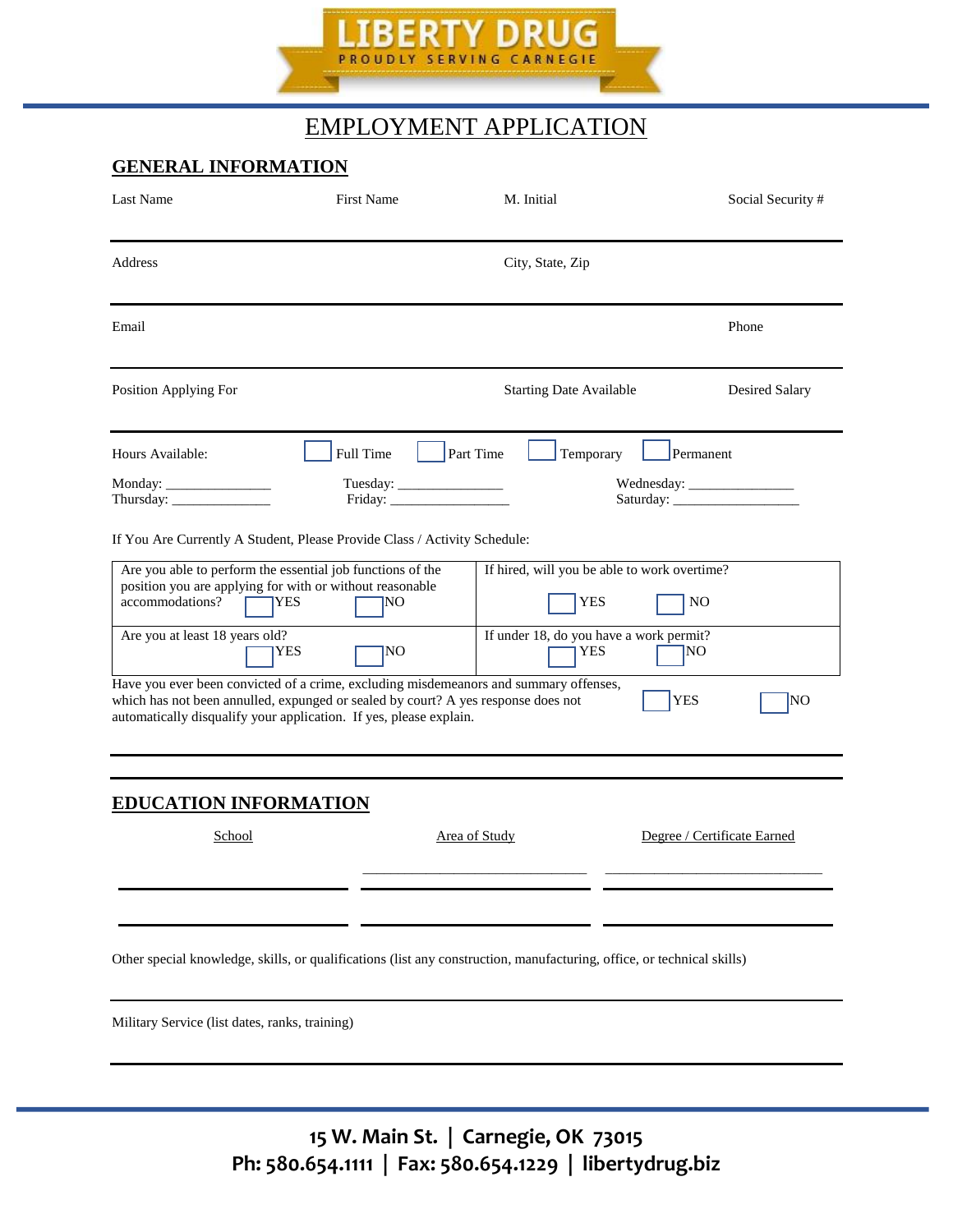

#### **EMPLOYMENT HISTORY**

List all employers, starting with most recent. All information must be complete. You may attach a resume, but not in place of completing required information.

| Employer #1                  | <b>Employer Address</b> | Supervisors Name | Phone           |
|------------------------------|-------------------------|------------------|-----------------|
| Dates Employed               | Job Title               | Salary           | May We Contact? |
| Duties & Responsibilities    |                         |                  |                 |
| Reason for Leaving           |                         |                  |                 |
| Employer #2                  | <b>Employer Address</b> | Supervisors Name | Phone           |
| Dates Employed               | Job Title               | Salary           | May We Contact? |
| Duties $\&$ Responsibilities |                         |                  |                 |
| Reason for Leaving           |                         |                  |                 |
| Employer #3                  | <b>Employer Address</b> | Supervisors Name | Phone           |
| Dates Employed               | Job Title               | Salary           | May We Contact? |
| Duties & Responsibilities    |                         |                  |                 |
| Reason for Leaving           |                         |                  |                 |